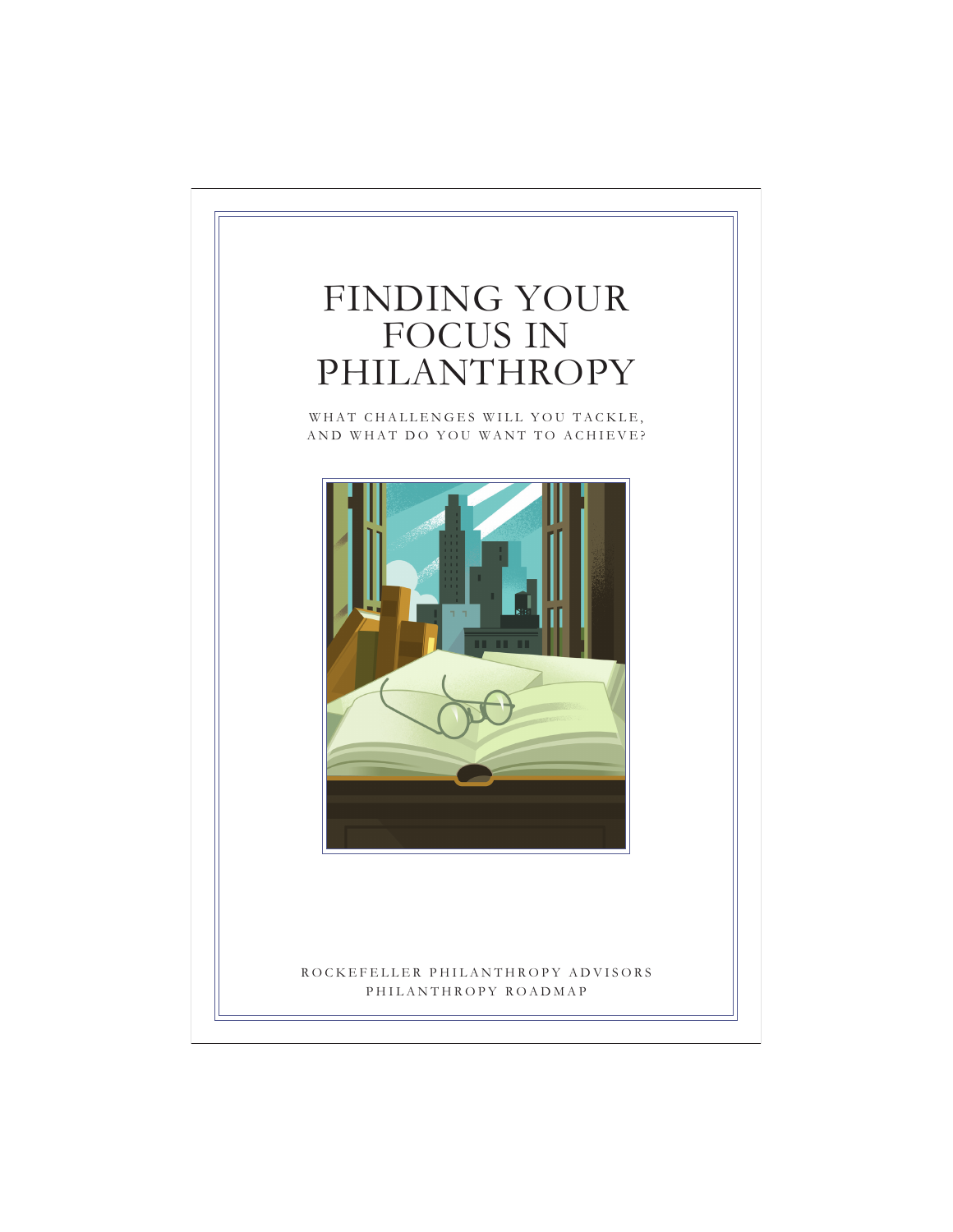Many people come to philanthropy with their focus fully formed. They know what issues they want to take on, what they hope to achieve, and where they want their giving directed. For others, the process of choosing how to allocate their resources can be daunting—especially given the enormous range of opportunities.

Even experienced donors sometimes reach a juncture where they question if what they've been supporting really reflects their deepest convictions or simply their habits.

Many funding appeals seek support on the basis of urgency. But what is the most urgent issue? There's obviously no objective answer to that question. In our experience, donors make the most sustained and successful contributions when the issues they focus on connect directly to their motivations and convictions.

It's also helpful, we find, to recognize that issues don't exist in isolation, and that great results in one area can support change in other dimensions. The real question is where you want to enter the circle:



There are many issues in the world, and many different ideas about which is the most important and compelling. The reality is that all these issues are connected, each driving the others.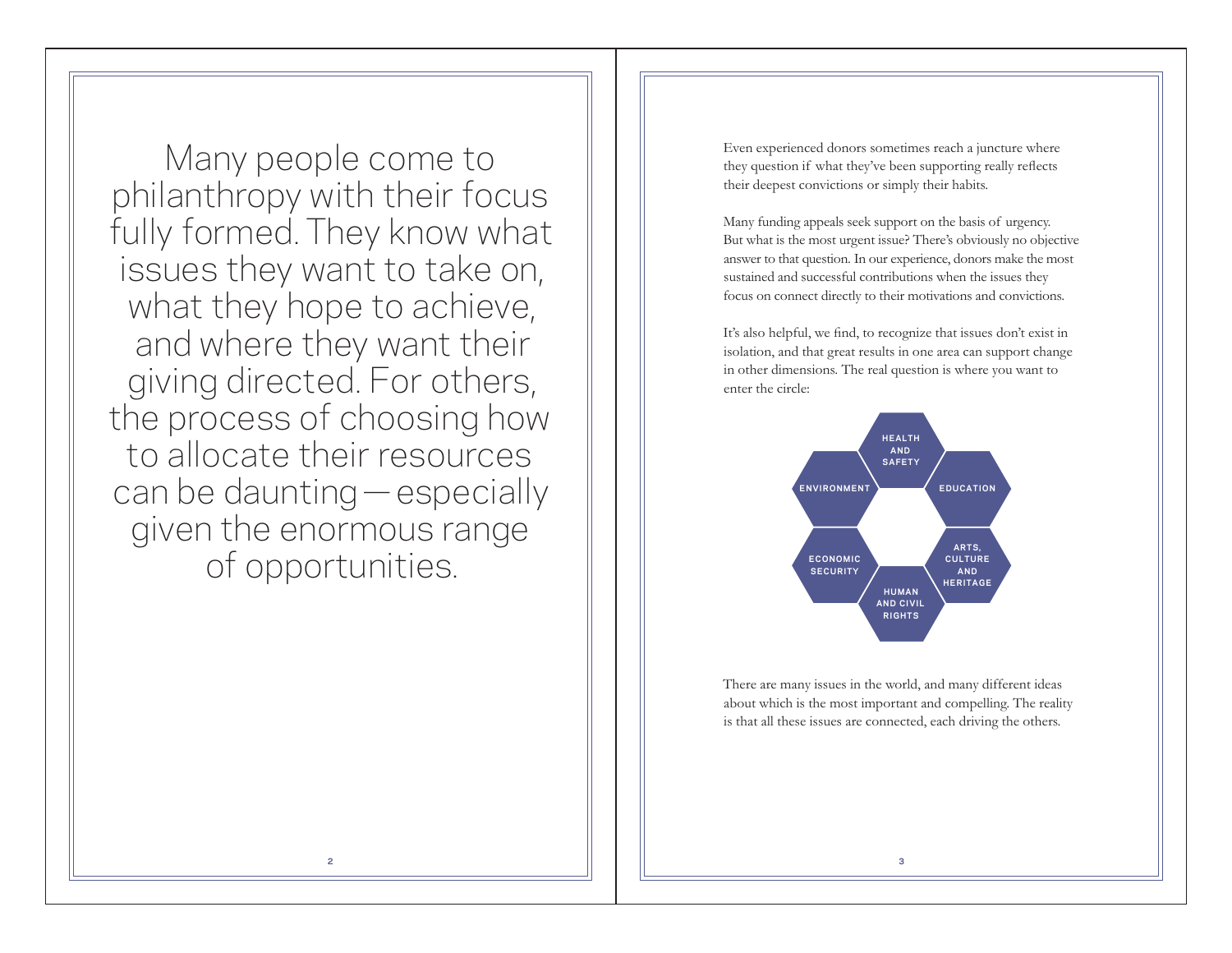#### **BIG CHALLENGES**

Many people start their analysis of issues at a very high level, with very big subject areas or abstract problems, and examine which they are most impelled to focus on. Examples, like those shown in the circular diagram on page 3, include poverty, disease, education, and climate change, to name but a few. Often, donors looking at big challenges will (unless their resources are truly astonishing) choose a broad area and then look to drill down to more specific dimensions for the particular challenge they want to address. But they like to start at the high level.

### **TED TURNER TH INK GLOBALLY, ACT GLOBALLY**

The man who built CNN and the Turner Broadcasting Network has never been accused of shying away from big projects. Currently, he works to rid the world of weapons of mass destruction with former Senator Sam Nunn at the Nuclear Threat Initiative. But perhaps his best known "big challenge" emerged when he focused on capacity building at the world's foremost international organization. In 1998, he donated a third of his wealth, \$1 billion, to create the United Nations Foundation. It aims to help the UN take its best work and ideas to scale—through advocacy, partnerships, community-building, and fundraising. By the end of 2010, the UN Foundation had mobilized

\$825 million in private donations; collaborated with the Bill and Melinda Gates Foundation to reduce the number of countries affected by polio from 30 to four; and worked with the American Red Cross, UNICEF and the World Health Organization to bring about a 90 percent drop in measles deaths in Africa. "If I had a little more money," Turner said, "I'd put another billion into the UN Foundation in a blue minute because it's been such a huge success."

## FRAMING THE ISSUES

One way to start the selection process is to explore how you frame issues. Just as various motivations create the conviction to become a serious giver, different lenses on the world help us focus and sort what we see around us. Here are a few of those frames: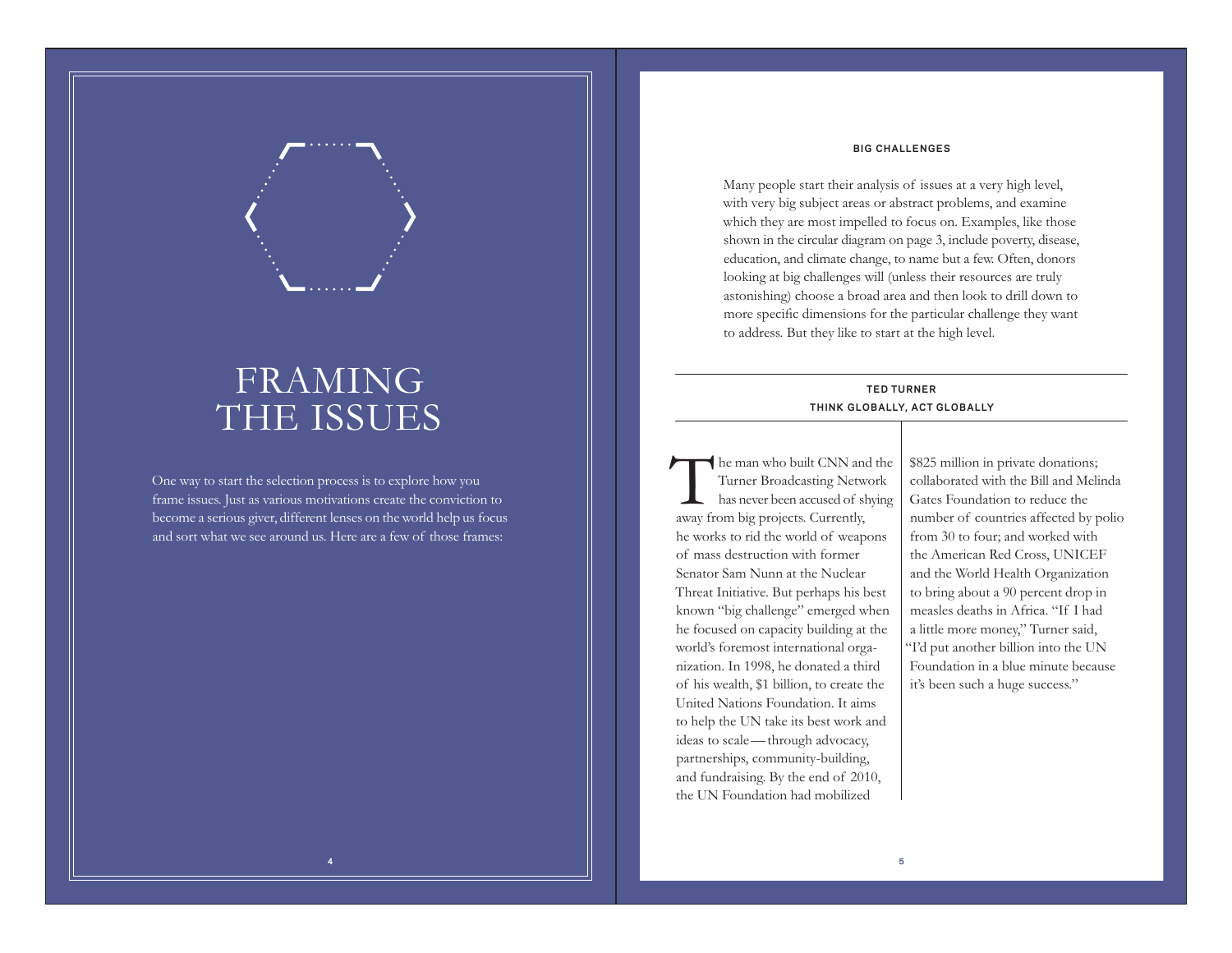#### **SPECIFIC CHALLENGES**

For some, the big issues are too large a place to start. Their inclination is to focus on something far more concrete and specific, which may later develop into a broader program. Examples of starting with a more focused lens include challenges as varied as these: Parkinson's disease, early childhood education and care, preserving open space or training home health aides to serve low-income immigrants.

## **WALLIS ANNENBERG VISION, LEADERSHIP AND COMMUNITY BUILDING**

The Annenberg Community Beach House in Santa Monica, California is unique. The fiveacre beachfront estate was once owned by Marion Davies, actress and mistress of newspaper tycoon William Randolph Hearst. Now the property has become one of the country's most unique beach clubs—fully open to the general public. How did it happen? Intense donor focus. Wallis Annenberg, daughter of philanthropist Walter Annenberg, committed the Annenberg Foundation with a \$27.5 million grant to kick-start the public-private project. The land had been slated for possible mixed-use development, but Wallis Annenberg saw the potential of the project to restore and readapt coastal property and create public access for the people of Los Angeles and

beyond. She supported the development of the project even though the model for operation hadn't been tested. She put in early money and partnered with both the City of Santa Monica and the state parks department, among other public and private entities, as the project made its way through a challenging approval process. "Our mission is broad enough to allow flexibility with our philanthropy so that we can really open our eyes, be responsive and support visiondriven leadership," says Annenberg. "Strong leadership is what leads to great impact and change."

#### **PEOPLE**

Many donors will concentrate on the types of people whom they wish to support. Children, women, the elderly, youth, artists, refugees, innovators—there are myriad possibilities. A donor may choose to help people related to a family history or experience or through having learned more about a community through work, travel or affinity.

## **JEFF SKOLL FOCUSING ON SOCIAL ENTREPRENEURS**

Jeff Skoll's role as the first president of eBay made him his fortune, but his role as an innovative phi- lanthropist has given him his highest profile. In Hollywood, he's known as the founder and CEO of Participant Media, which produces films (An Inconvenient Truth, Food, Inc., The Cove) and their related social action campaigns. But his main philanthropic vehicle is the Skoll Foundation (total grants of more than \$250 million since 1999). This foundation focuses on supporting people who act as society's change agents, "creating innovations that disrupt and transform our world for the better." Social entrepreneurs, in other words.

In his Giving Pledge letter to Bill and Melinda Gates and Warren Buffett, Skoll described his foundation this way: "Each year, we find innovative social entrepreneurs from around the world—people like Paul Farmer of Partners in Health or Ann Cotton of Camfed—and we support them over a multi-year period. We also convene the annual Skoll World Forum on Social Entrepreneurship, at Oxford University. I am proud of the work we are doing together with our partners and grantees. In the words of one of my heroes, John Gardner, we are 'betting on good people doing good things.'"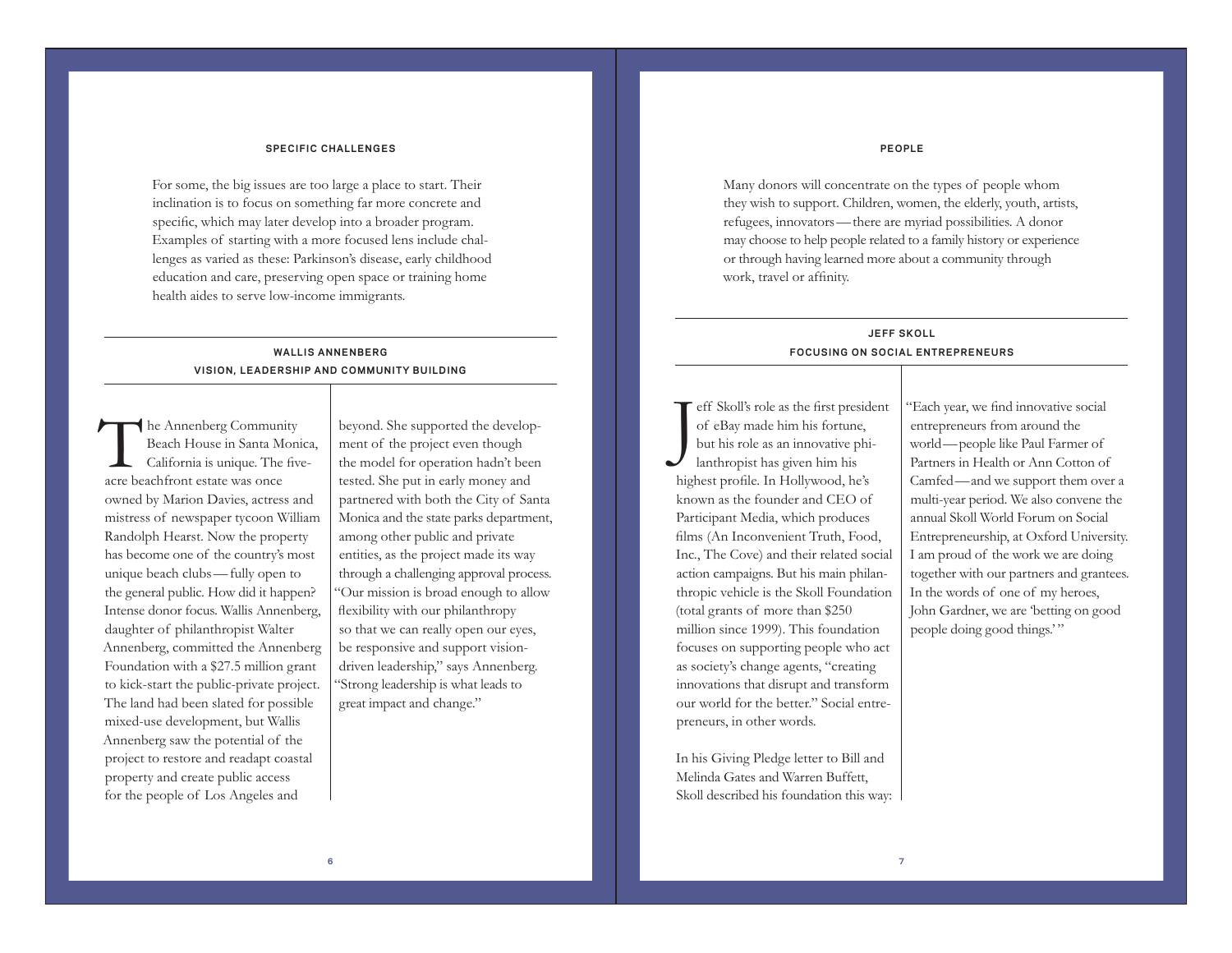#### **INSTITUTIONS**

**PLACES**

These funders choose to focus on certain sites—driven often by heritage or experience, but not always—and may fund many "subject" areas within that geography. How a donor defines that geography can vary greatly—from a continent or region to a village or even a neighborhood.

### **TRACY MCGREGOR AND KATHERINE WHITNEY MCGREGOR RELIEVING MISFORTUNES IN METROPOLITAN DETROIT**

Tracy McGregor helped his parents found a homeless shelter in Toledo, Ohio in the 1880s. In 1891, when his father died, Tracy left Oberlin College to run a mission for the homeless and needy in downtown Detroit. Over 45 years, the McGregor Institute provided food and lodging for 700,000 men. Tracy met Katherine Whitney, the daughter of one of Michigan's richest families, while they were both volunteering at the Children's Free Hospital in Detroit. They married in 1901 and "formed a lifelong partnership to aid numerous Detroit charities and families in need of assistance," according to their foundation's website. That foundation, the McGregor Fund, was established in 1925 "to relieve the misfortunes and promote the well-being of mankind." In practice, the fund focused its work from the beginning in

metropolitan Detroit. The McGregors gave in a variety of program areas, including care for the homeless, education, health care and arts and culture. Tracy McGregor died in 1936, Katherine Whitney McGregor in 1954. Their fund continues to honor their approach to philanthropy by supporting organizations serving the metropolitan Detroit area. The fund has provided more than \$200 million in assistance over more than 85 years of service.

Funders who view the world through the "institution building" lens seek to achieve their philanthropic goals by supporting certain kinds of organizations. They often focus on a particular type of organization and the role it plays in the world. Some examples: think tanks, policy and advocacy organizations, museums, ballets, orchestras, charter schools and community colleges. The potential list is large but often a donor will intuitively know they wish to narrow the range by the other components discussed such as geography or people served.

## **LUC ILE SALTER PACKARD CARING FOR CHILDREN BY CREATING A WORLD-CLASS HOSPITAL**

ucile Salter Packard (1914 – 1987) wanted to provide<br>
children with health care in a setting that would nurture both the body and the spirit of each child. She decided creating a new hospital was the best way to do that. She, together with her husband, David (1912 –1996), co-founder of Hewlett-Packard, became the driving forces behind the development of the Lucile Packard Children's Hospital in Palo Alto, California, giving \$40 million towards its construction in 1986. The hospital opened in 1991 and became part of the Stanford University Medical Center in 1996. It is ranked as one of the nation's best pediatric hospitals.

Lucile Packard provided instrumental volunteer leadership for the project, chairing the board of the hospital and supporting innovations such as maternity and newborn care in the pediatric hospital. The Lucile Salter Packard Foundation was created to support the Children's Hospital programs—through fundraising and direct grants. In addition, the David and Lucille Packard Foundation (assets \$5.5 billion) continues to honor this institution-based project, with a \$50 million gift in 2009 to support the expansion of the hospital. Lucille Packard, and her husband, were committed to improving the health and well-being of children—building a topflight institution provided the focus for this aspect of their philanthropy.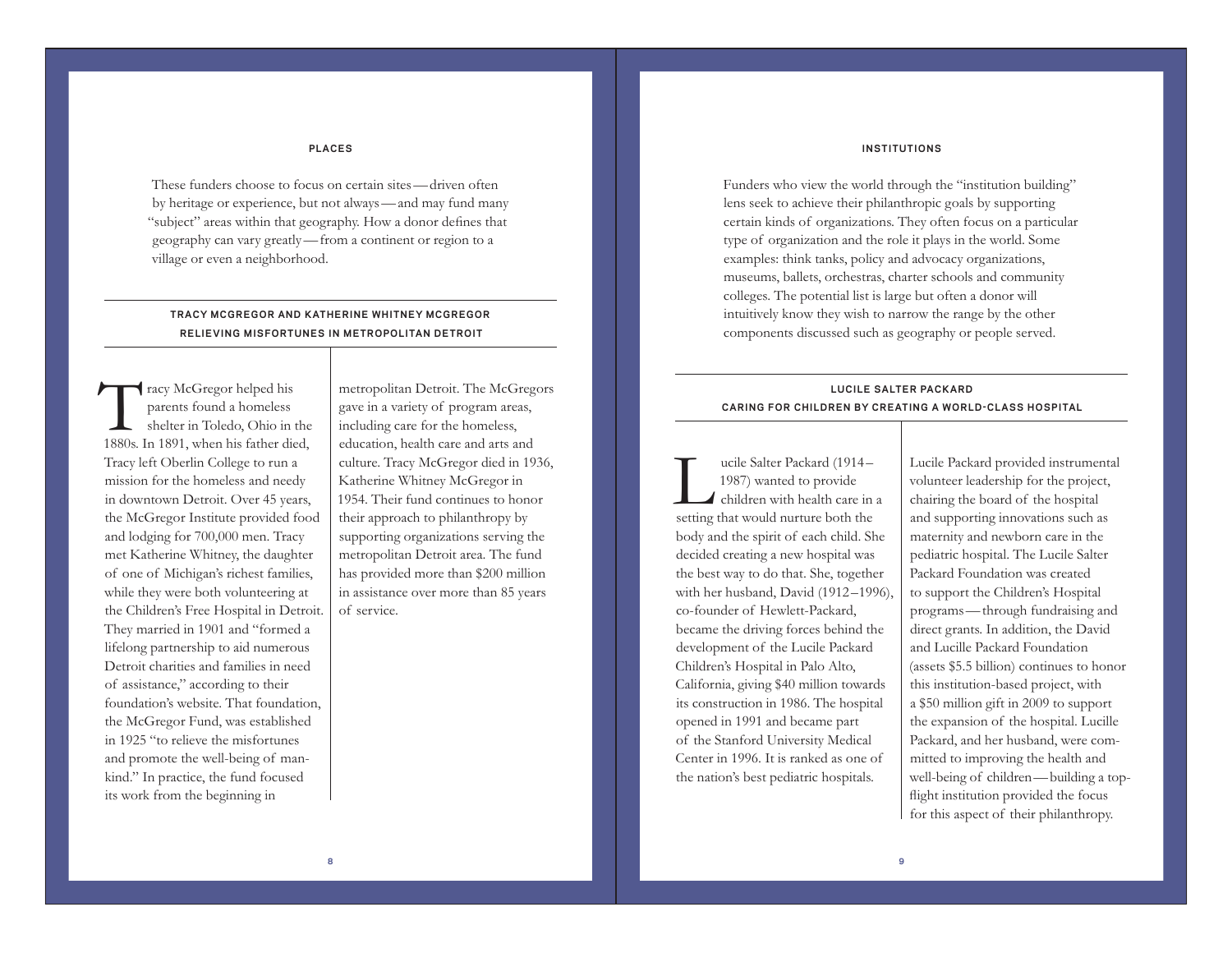# NARROWING YOUR **FOCUS**

Once you've identified the area or areas of interest for your philanthropy, you'll probably want to narrow your focus. Broad fields like education and the environment are convenient categories, but obviously too big for any donor to tackle. You'll want to look at the components of those fields early learning; primary and secondary school; higher education. Even within those areas you'll probably need to move to a more specific focus—perhaps by topic within the area (teacher training for primary/secondary school), by region, or by type of educational institution.

It's worth remembering here that for many significant donors, the question is not which issue area to focus on, but what combination of issue areas to support. Their interests may span more than one topic. Also, there may be more than one philanthropic decision-maker—a couple, a set of siblings, a parent with adult children, even grandparents with adult children and teenage grandchildren. Multiple decision-makers often create multiple issue areas and that means a team effort is required to find a clear philanthropic focus. Time must be set aside for family members to listen and talk to one another as they seek a mutually agreeable approach.

This decision-making stage is best approached through a strategic planning process based on the Roadmap (see our guide "Your Philanthropy Roadmap") or some other planning tool. This approach allows each participant to explore and express his or her motivations, and choice of issue areas. Once those

ideas are on the table, many family members find themselves impressed and inspired by the views of others. Even so, it's important to allocate enough philanthropic resources so the programs are not too diluted. Often difficult decisions about priorities and proportions will need to be made. Where the dominant family member has made a firm decision on how philanthropic resources will be used, it may be best to abandon the notion of family decision-making and recognize that other family members will simply not be participating in the philanthropy. (For more on this topic, see our guide, "Talking to Your Family about Philanthropy.")

All too often, philanthropy is funding the problem. This isn't to say that philanthropy is making things worse (although some would make that case). It means that too many of us are content to direct money in response to problems, with little thought about how that money might create a solution. In fact, it's common to hear people say sincerely that their philanthropy "funds health care and poverty in my community." Presumably, they want to see more of the first and less of the second. Funding the solution, on the other hand, means not only having a clear focus on a challenge of appropriate size, but having a clear vision of what change you want to achieve. Whether you call it a goal, an outcome or a solution, it's important to define what end-result you seek. And you'll need a clear-eyed view of the milestones along the way that indicate progress. (For more on this topic, see our guide "Assessing Impact.")